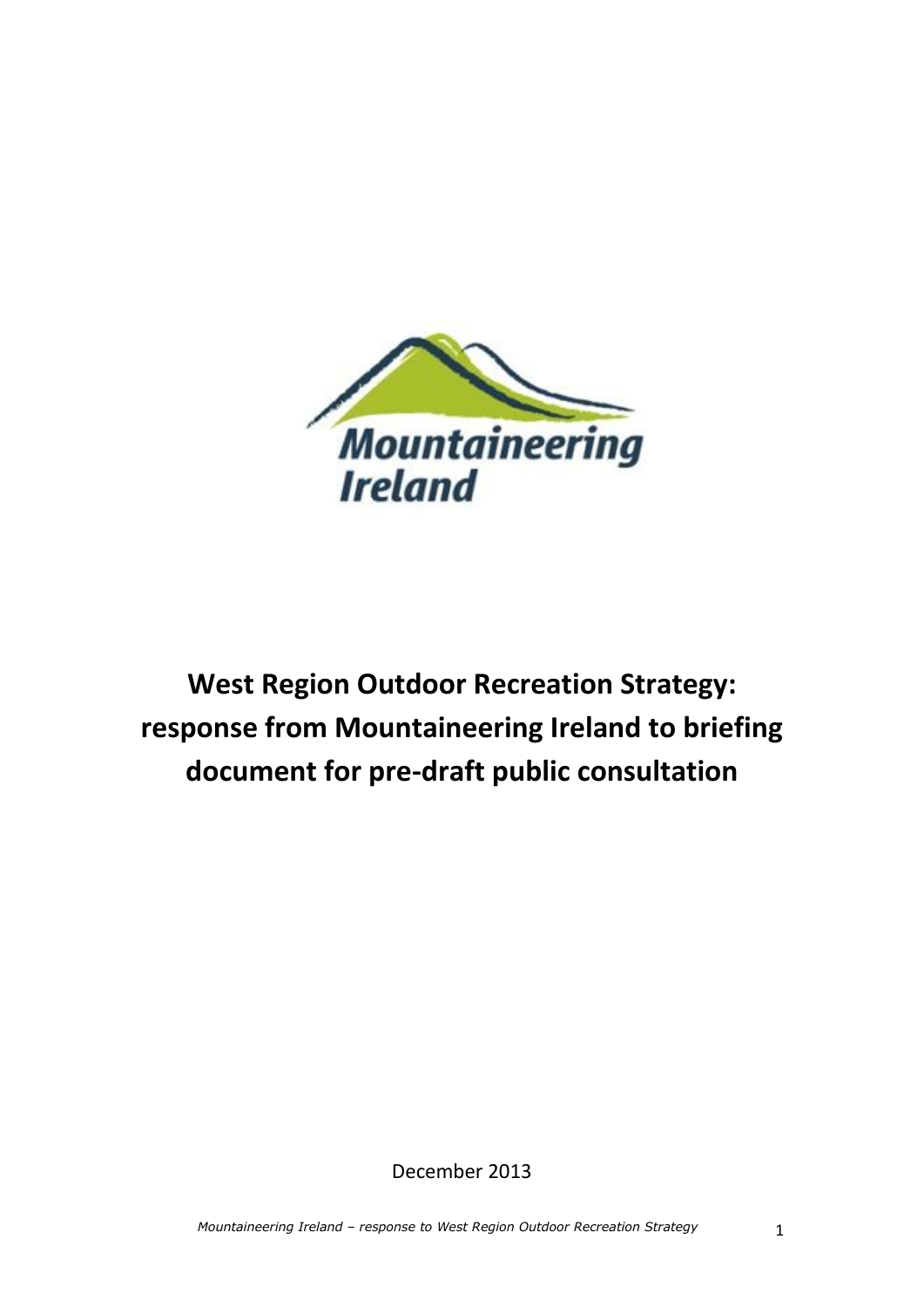# **1. Introduction**

Mountaineering Ireland welcomes the strategic approach being taken through the preparation of an Outdoor Recreation Strategy for the West Region. While there has been considerable development in this sector, particularly within the last decade, there is great merit in adopting a strategic and co-ordinated approach at a regional level. Mountaineering Ireland is broadly supportive of the objectives and outcomes outlined in the briefing document.

The west region provides a rich variety of recreation opportunities on land and water. From Mountaineering Ireland's perspective, this region, particularly counties Galway and Mayo, holds very special importance for walkers and climbers. People from all over Ireland and further afield are drawn repeatedly by the wild and beautiful landscapes of the west which provide a counterbalance to the busyness of everyday life, as well as opportunities for contact with nature and physical challenge.

Mountaineering Ireland agrees that there is scope to increase the social, environmental and economic benefits that flow from outdoor recreation activity in the west. Maintaining a focus on the needs of the local population will significantly enhance these benefits, particularly in terms of community spirit and health benefits. A recreation facility that is not attractive enough for locals to use it, is not going to draw tourists to an area. The corollary is that active participation by local people fosters a culture of outdoor activity which makes an area more attractive to visitors with an interest in outdoor activities. Local clubs have a valuable role to play in supporting ongoing participation in outdoor activities.

To achieve the potential benefits in this sector, it is vital that the West Region Outdoor Recreation Strategy is underpinned by a commitment to environmental sustainability as well as recognition of the need for investment in infrastructure, communications and recreation management.

This submission sets out Mountaineering Ireland's view on what we consider to be the key issues in order to best develop, enhance and promote outdoor recreation in the west region. Mountaineering Ireland is also willing to contribute to the further stages in the development of this strategy in the early part of 2014.

# **2. Mountaineering Ireland**

Mountaineering Ireland is the representative body for walkers and climbers on the island of Ireland. Mountaineering Ireland is recognised as the National Governing Body for the sport of mountaineering by both the Irish Sports Council and Sport Northern Ireland. The term mountaineering refers to a wide spectrum of activities that includes walking, rambling, hillwalking, rock and ice-climbing, bouldering and alpinism. Mountaineering Ireland has over 11,500 members, comprising 161 clubs and approximately individual members (October 2013).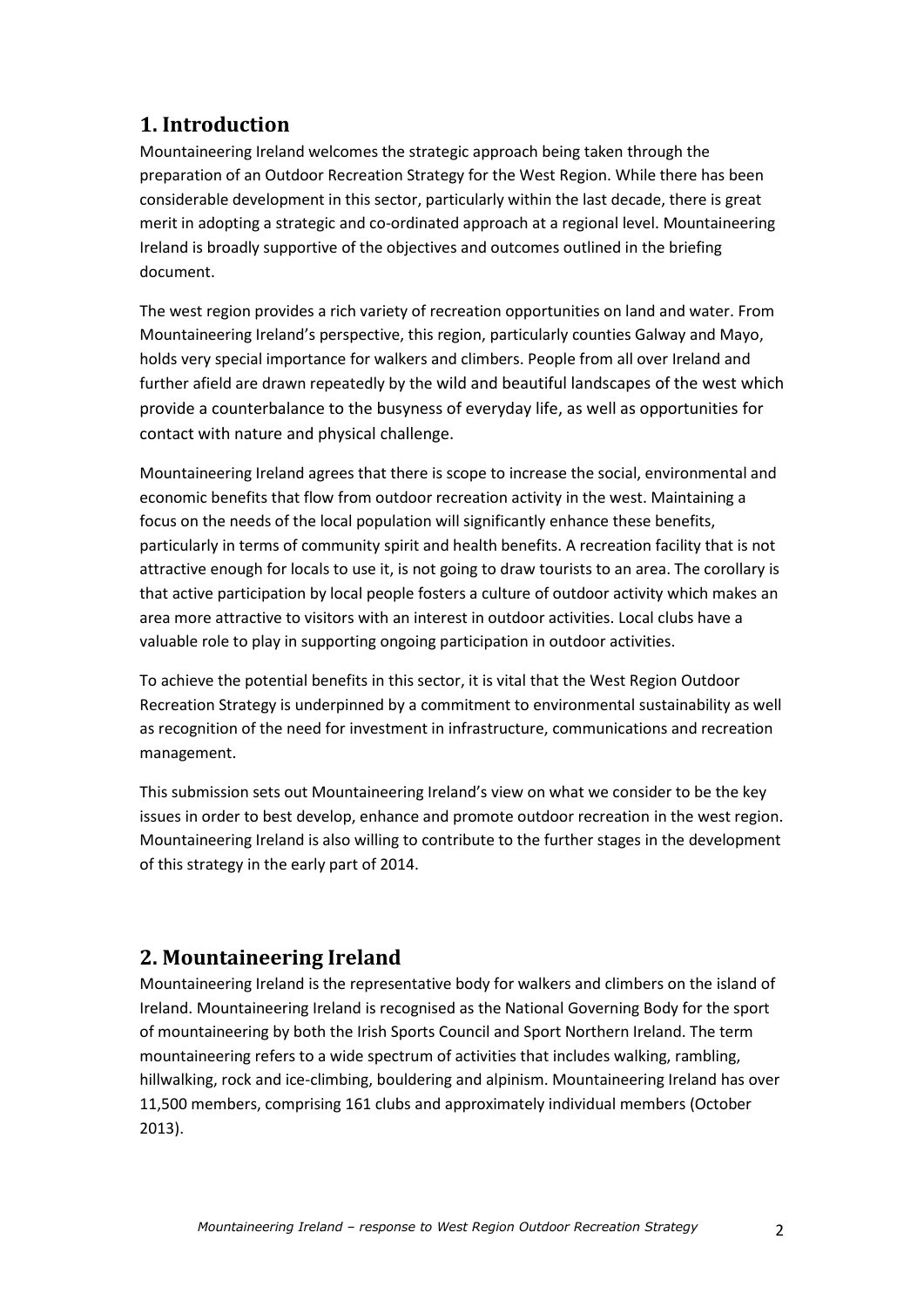The work of Mountaineering Ireland includes:

- $\triangleright$  Representing the interests of walkers and climbers;
- $\triangleright$  Providing a comprehensive range of services to members;
- Improving and securing access to Ireland's mountains, hills, forests, crags, and coast;
- $\triangleright$  Promoting conservation and responsible use of the upland environment;
- $\triangleright$  Encouraging safe practice and promoting skills and leadership training.

Mountaineering Ireland is an active contributor to many national organisations involved with the management of outdoor recreation including: Comhairle na Tuaithe (the national body with responsibility for outdoor recreation); the National Trails Advisory Committee (which provides guidance to the National Trails Office); Leave No Trace Ireland (established to promote responsible outdoor recreation), and various initiatives to support and improve standards in the delivery of adventure activities.

# **3. The key issues**

Mountaineering Ireland considers the following to be the key issues in order to best develop, enhance and promote outdoor recreation in the west region:

## **3.1 Protection of landscape and natural environment**

The quality of the natural environment in the west is a key element in the region's attractiveness to participants in outdoor activities; there is need therefore for future plans to respect and protect that environment. Ireland has a very limited stock of undeveloped land, and we are already making both large and small changes that cumulatively are using up our wild landscapes at an alarming rate. Facilities to support recreation activity, such as the creation of new trails or the erection of marker posts, can result in suburbanisation of wild landscapes. Mountaineering Ireland urges those involved in developing the West Region Outdoor Recreation Strategy to maintain a focus on *enhancing opportunities* for outdoor recreation, rather than *developing facilities* for outdoor recreation. A great deal of outdoor recreation activity does not rely on built facilities, indeed built facilities can detract from the integrity of the recreation experience.

While the uplands may appear rugged in character, these areas are inherently fragile and susceptible to damage from increased usage through trampling and other impacts. Due to the growth in the popularity of hillwalking and other outdoor recreation activities, once-faint hill paths have evolved into worn and muddy lines, with the worst damage on blanket peat and steep ground. In 2012 Mountaineering launched the Helping the Hills initiative to advocate a considered, quality approach to erosion management and to ensure that interventions do not detract from the character of the upland environment. See [www.helpingthehills.ie](http://www.helpingthehills.ie/) for further details.

Extensive blanket bog and higher rainfall make the hills of the west more susceptible to erosion. Although numbers are still relatively low, path erosion is becoming more evident at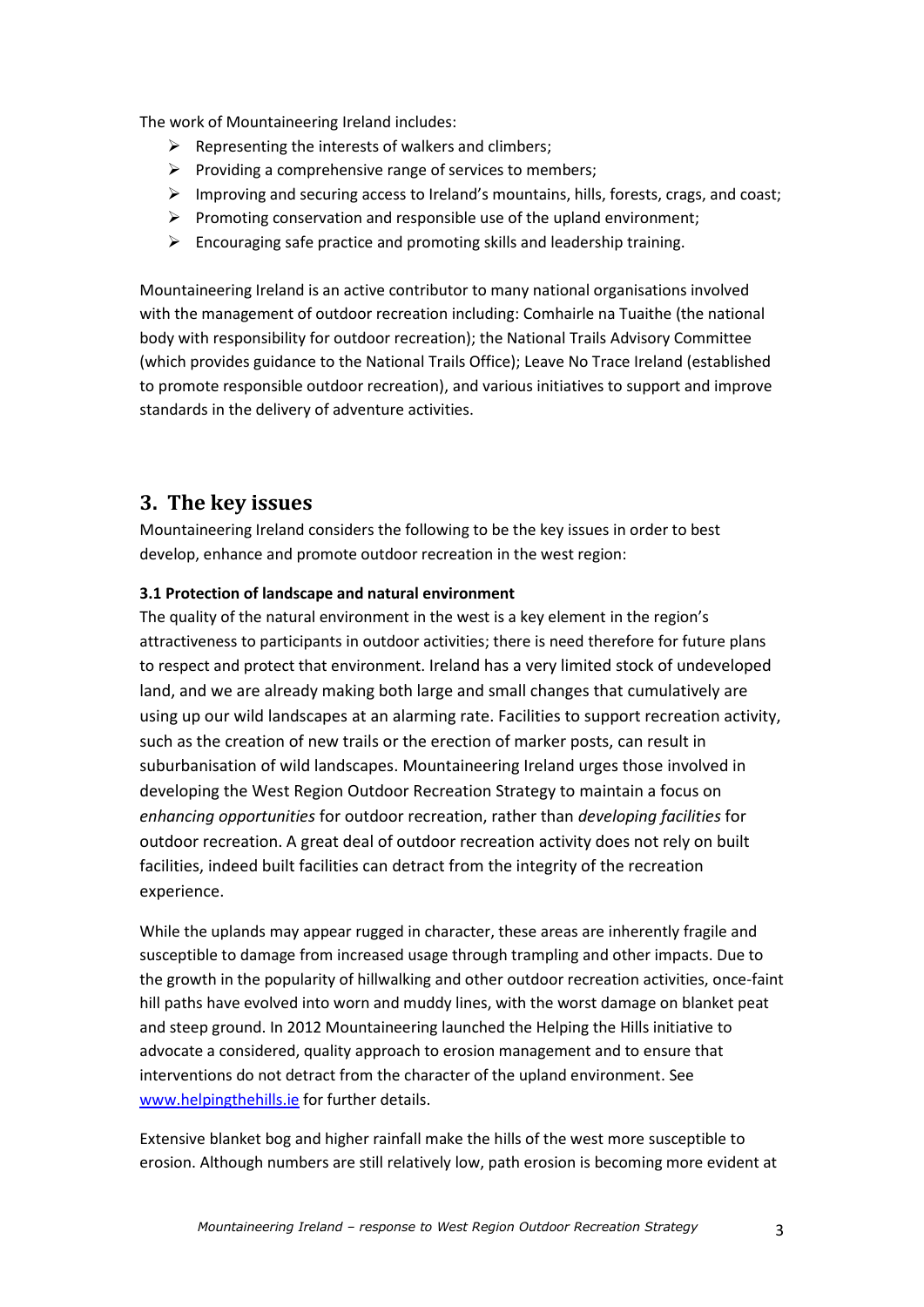points in the Twelve Bens, the Maumturk Mountains and on Mweelrea. Significant damage could result from directing large numbers of people towards the uplands and other fragile environments. As the natural environment is finite in its extent and inherently fragile, all actions within the West Region Outdoor Recreation Strategy should be proofed for their impact on the natural environment and wild or semi-wild landscapes.

### **3.2 Engagement with landowners**

Most of the Irish countryside is privately owned land, including upland areas and marked walking routes. As there is no legal right of entry to private land, recreational users depend on the goodwill and tolerance of landowners. Although the vast majority of landowners continue to allow access, increased numbers, commercial activity provision, the promotion of challenge events or walking festivals, and the publication of routes (online or in the print media) all have the potential to over-stretch the goodwill we rely upon. It will be important in the development of the West Region Outdoor Recreation Strategy to acknowledge the ownership of land and to engage with private landowners, perhaps through the main farmers' representative organisations.

At national level, responsibility for outdoor recreation and access to the countryside rests with Comhairle na Tuaithe, which is supported by the Rural Recreation Section of the Department of the Environment, Community & Local Government (based in Ballina, Co. Mayo). In 2005 Comhairle na Tuaithe agreed a set of access parameters, which were later embedded as principles underpinning the National Countryside Recreation Strategy (DCRAGA, 2006, p.17). These principles provide a useful and important guiding framework for development of the West Region Outdoor Recreation Strategy.

One of Comhairle's initiatives to achieve greater certainty regarding access is the Mountain Access Project, which is currently being piloted in two areas, Binn Shléibhe near Clonbur, Co. Galway and the MacGillycuddy's Reeks in Co. Kerry. The Mountain Access Project seeks to secure access to a defined area through the voluntary agreement of all landowners, by agreeing entry points with the landowners, providing any necessary parking, stiles etc, providing clear information to recreational users and indemnifying landowners against any claims that might arise from recreational activity on their land. While this model has the potential to provide a solution to the difficult issue of access, the two pilots need to be completed and its feasibility needs to be tested in other upland areas. Mountaineering Ireland urges the establishment of a Mountain Access pilot on one of the main mountain areas within the west region during 2014, possibly in Connemara or south Mayo.

A National Indemnity Scheme to indemnify all private landowners against claims from recreational users has been agreed in principle by the State Claims Agency, but unfortunately its roll-out has been delayed due to staff shortages within the Rural Recreation Section. Mountaineering Ireland has appealed to Minister Hogan for this delay to be resolved early in 2014.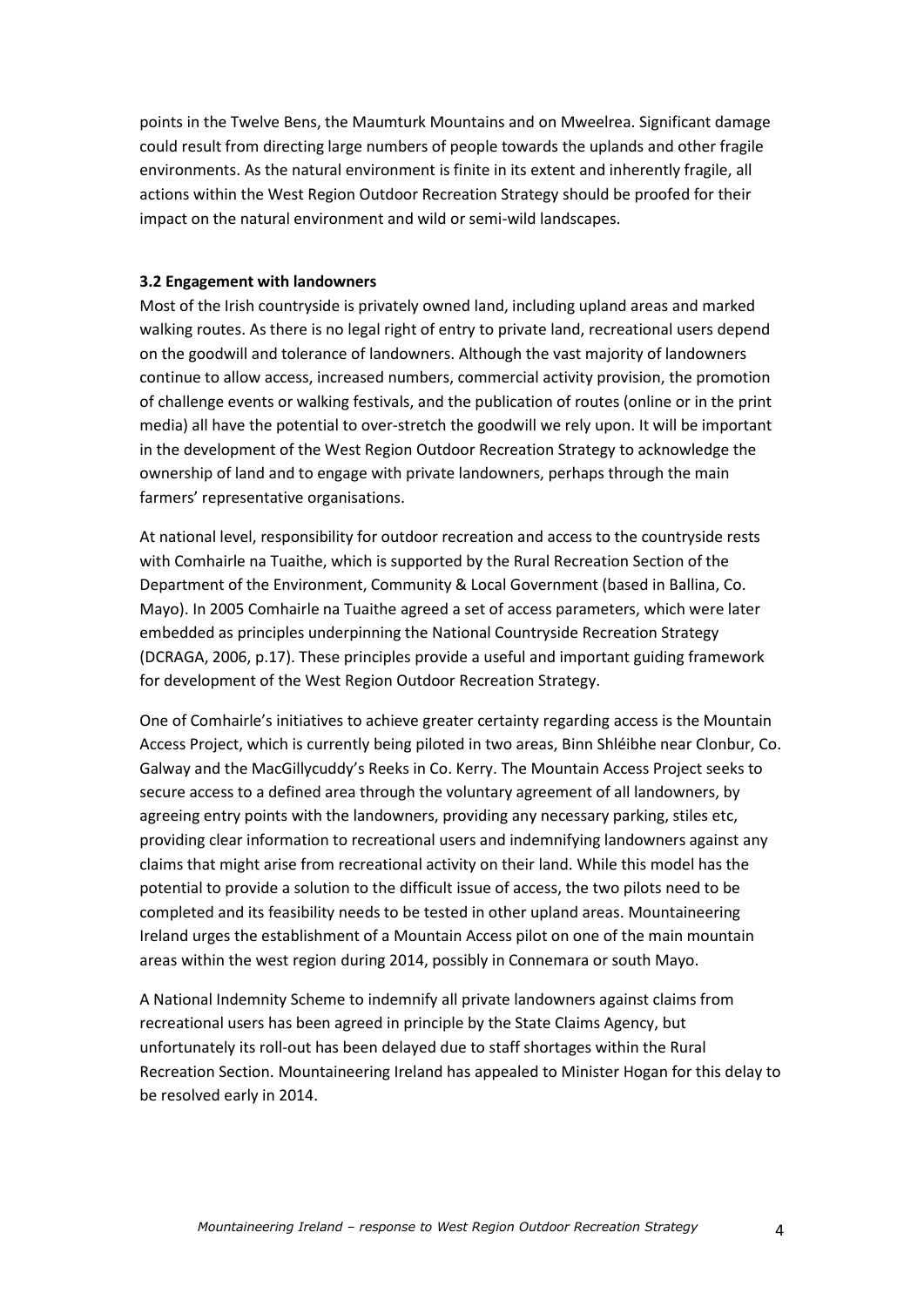### **3.3 Encouraging responsible recreation**

Outdoor recreation delivers a host of positive benefits for participants and rural areas; however there is also the potential for adverse impacts on the natural environment and the host community. Examples of such impacts include obstruction of narrow roadways with parked vehicles, damage to fences, littering, disturbance of livestock by dogs and the introduction of invasive species to lakes and rivers.

Leave No Trace Ireland was established in 2006 by a number of organisations with a shared interest in promoting responsible outdoor recreation. Leave No Trace is based on an education programme which helps people understand the impact of their activities and make better choices when they use the outdoors. See [www.leavenotraceireland.org.](http://www.leavenotraceireland.org/)

Advocating responsible recreation is a key issue for delivery of the West Region Outdoor Recreation Strategy. Mountaineering Ireland recommends the adoption of the Leave No Trace message and engagement with Leave No Trace Ireland to develop communications to address any concerns regarding recreation activity in the region.

There is a tendency amongst those promoting their area for outdoor activities to gravitate towards large outdoor activity events. While such events can attract media attention, they are expensive to arrange and need to be well-planned and well-managed so as to avoid negative social or environmental impacts. Fáilte Ireland is currently leading a Comhairle na Tuaithe project to develop guidelines for the organisation of outdoor activity events such as adventure races, walking festivals, charity cycles etc. Planning well in advance, choosing routes on robust terrain and applying the Leave No Trace approach will help prevent adverse impacts from large events.

Given the sensitivity of the natural environment in the west, and the reliance on the goodwill of private landowners, it is Mountaineering Ireland's recommendation that communicating responsible outdoor recreation should be a key theme within the West Region Outdoor Recreation Strategy. This should also be reflected in the values that underpin the branding of the region.

### **3.4 Co-ordinated implementation**

Mountaineering Ireland understands that the West Regional Authority will cease to exist in May 2014. It will be important in developing the West Region Outdoor Recreation Strategy to consider how the strategy will be delivered. It is clear that the local authorities have a key role, but as identified in the briefing paper there are many other relevant stakeholders.

Mountaineering Ireland would like to see some arrangement for integrated management and ongoing co-ordination perhaps through an Outdoor Recreation Steering Group across the counties of Galway, Mayo and Roscommon. The Rural Recreation Officers employed by Forum Connemara, South Mayo and Roscommon Integrated Development Company have valuable experience to contribute and should be involved. Local Sports Partnerships, Coillte, the National Parks & Wildlife Service and Fáilte Ireland all have a role to play, but the insight provided by participants in outdoor recreation activities is also vital. Mountaineering Ireland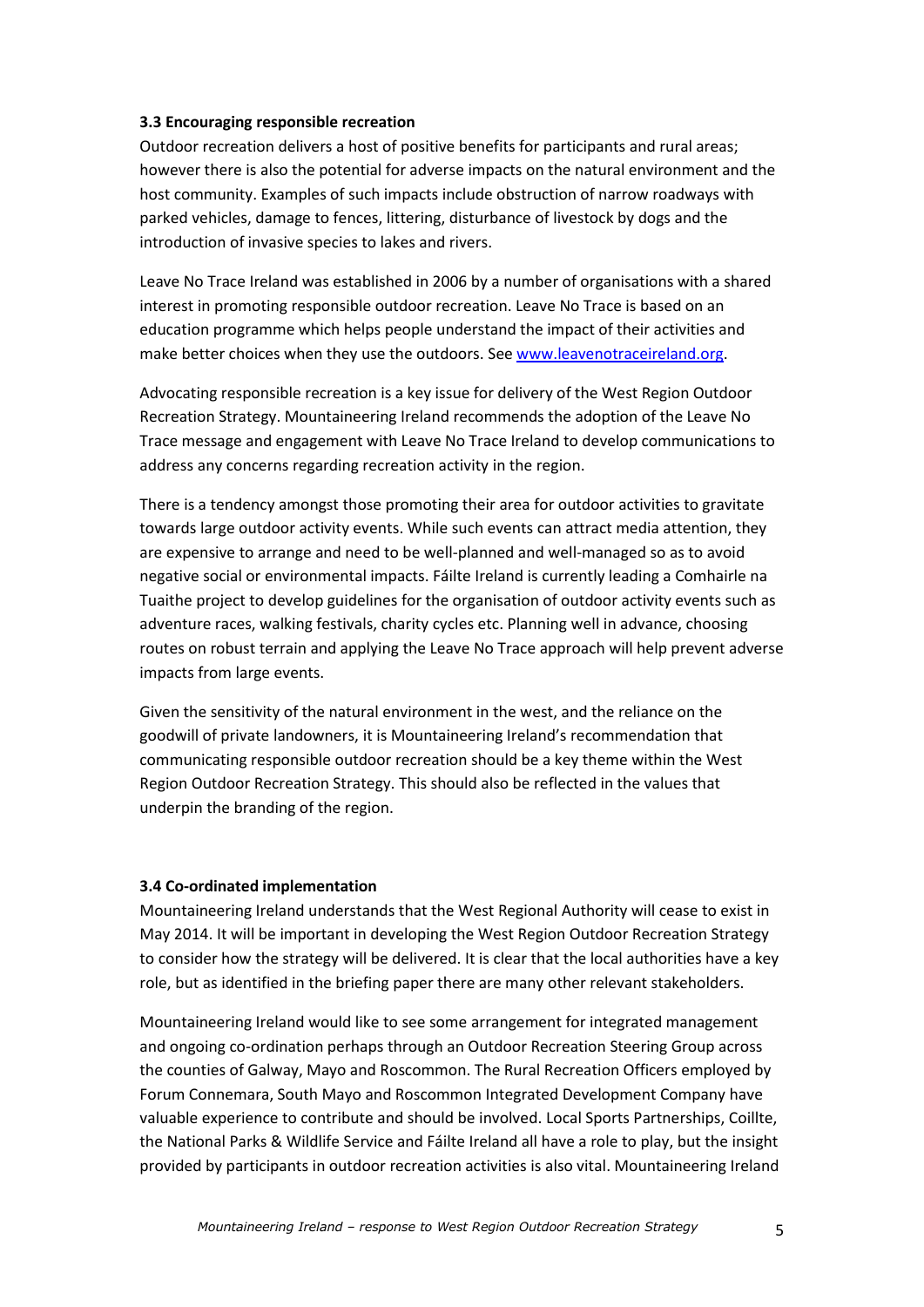would be prepared to arrange a briefing meeting for local affiliated clubs and facilitate a process to nominate a representative(s) to a steering group to guide implementation of the strategy.

Governing bodies and clubs have a wider role to play in supporting participation in outdoor recreation activities. Enthusiasts within governing bodies and clubs provide low cost access to outdoor activities and provide a conduit for transmitting positive values to new entrants to their sport. The strategy should include acknowledgment and some support for the role which governing bodies and their affiliated clubs fulfil in enabling participation in outdoor recreation.

### **3.5 Maintaining standards**

Outdoor recreation or adventure activities are based on managed risk-taking. While values such as adventure and self-reliance are fundamental, the development of appropriate skills helps to ensure enjoyable, safe and sustainable participation in outdoor recreation activities. Mountaineering Ireland, and the other national governing bodies for adventure activities, have over decades developed the training and award schemes which provide an enabling framework to support continuity and growth in the sector. Within mountaineering, these training schemes include Mountain Skills, Mountain Leader and Lowland Leader for walking, and the Single Pitch Award for rockclimbing. The West Region Outdoor Recreation Strategy should consider how skills development will be nurtured amongst participants, leaders and commercial providers of outdoor recreation activities within the region.

Those involved in preparing the strategy should also be aware that the State, through the Department of Transport, Tourism and Sport, is currently looking at establishing a register of activity providers.

### **3.6 Need for investment**

There is a commonly held perception of outdoor recreation activities as being 'free'. The sustainable development, enhancement and promotion of outdoor recreation in the West Region will require significant investment, and not just investment in marketing and facilities. While 'facilities' may be required in places, capital investment will be required to protect the natural environment from the impact of recreational activity, e.g. to repair eroded upland paths. There will also be need for current investment in areas such as recreation management.

# **4. Specific suggestions**

Mountaineering Ireland wishes to make the following suggestions at this point. Additional suggestions will be provided in the further stages of the preparation of the West Region Outdoor Recreation Strategy.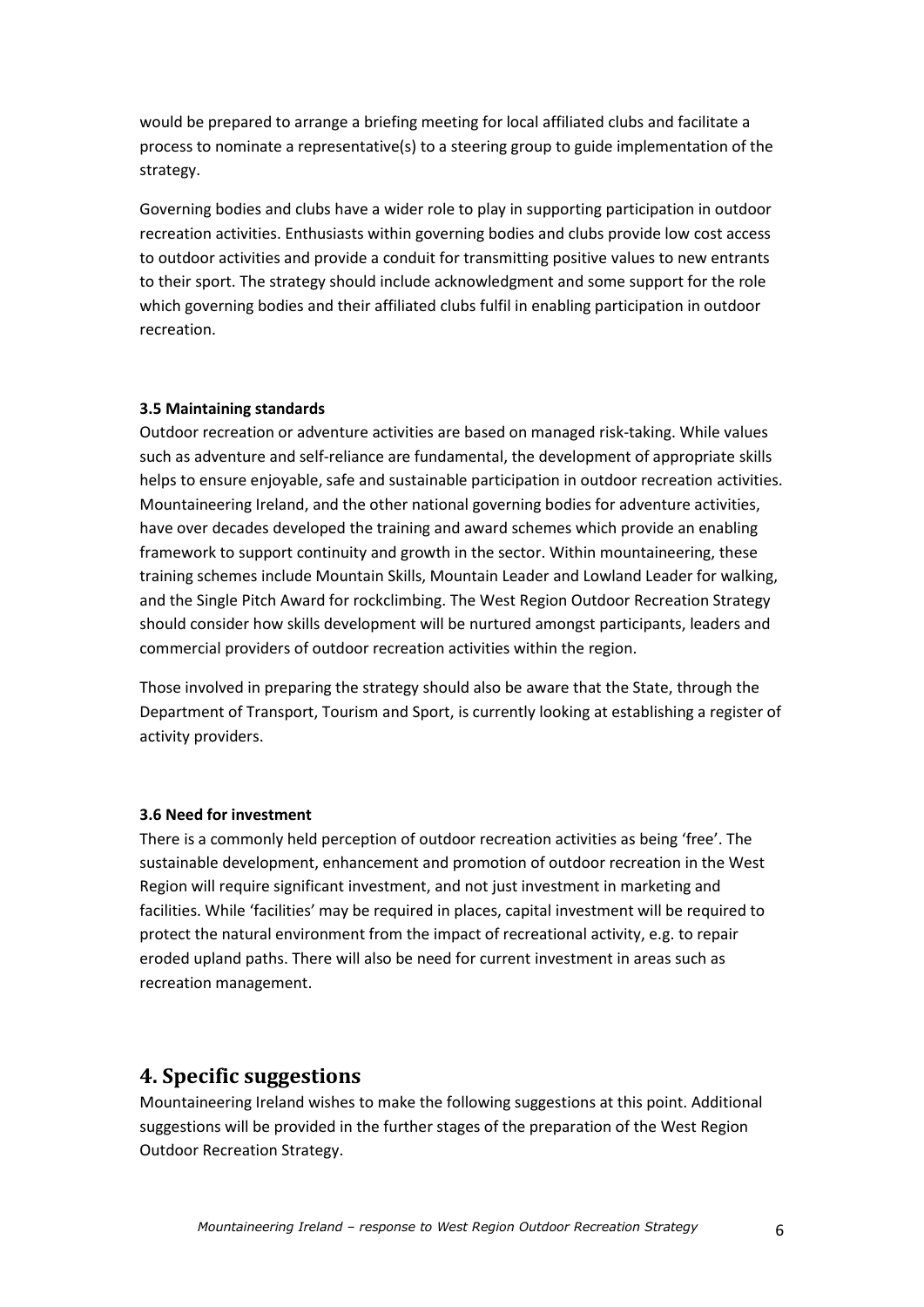## **4.1 Suggested change to objectives for strategy**

Given the inherent vulnerability of the outdoor environment and the risk-based nature of outdoor activities, Mountaineering Ireland recommends that the objective 'Promotion, education and raising awareness to increase participation' be amended and re-focused to 'Promotion, education and raising awareness to increase responsible participation'.

## **4.2 Low-level trails, trail links and trail maintenance**

The development of low-level looped walks, suitable for families with young children, within easy access of towns and villages should be a priority within the strategy. The Irish Trails Strategy highlighted that people who have access to trails increase their activity on average by 44% (ISC, 2007, p.17).

In Co. Galway, the focus of investment in recreation development has been towards Galway city and west Galway, as a result, east and south Galway have lagged behind in terms of provision of trails and other recreation facilities. There is both need and potential for walking routes in proximity to the towns of Loughrea, Gort, Portumna, Ballinasloe and in the scenic area of the Slieve Aughty hills.

The Leenane Killary Fjord Adventure Hub Feasibility Study (Murphy, 2013, p.17) identified the scope to improve recreation experiences and increase opportunities for physical activity by linking existing trails, connecting with villages and taking sections of trail off-road. Taking a similar approach across the region could add considerable value with relatively little investment.

There should be no investment in trail development without a clear plan for the ongoing management and maintenance of the route. Some well-established routes, e.g. Tóchair Phádraig, from Ballintubber Abbey to Croagh Patrick have fallen into disrepair.

### **4.3 Flexible management**

Greater flexibility in the management of existing facilities could improve opportunities for outdoor recreation, while not necessarily within the scope of this strategy, the climbing wall at NUI Galway is under-utilised due to issues with regard to management.

Climbing walls provide a first step towards the world of outdoor mountaineering. Climbing walls can make very efficient use of capital funds, especially where the facility is incorporated into existing buildings. The size of the wall should depend on the budget available to build and maintain it, and the demographics of the locality. Such a facility could have a bouldering wall, a roped wall or both. Examples of schools with existing walls can be found in St. Brendan's College, Killarney, Co. Kerry, and St. David's CBS, Artane, Dublin 5. An example of a community centre incorporating a climbing wall can be found in Upperchurch, Co. Tipperary.

### **4.4 Activity providers network**

There may be more activity providers in the west than at first seems obvious. Many operate as sole-traders, working on a part-time and/or freelance basis, often without a website or other promotion. If the West Region Outdoor Recreation Strategy could foster networking